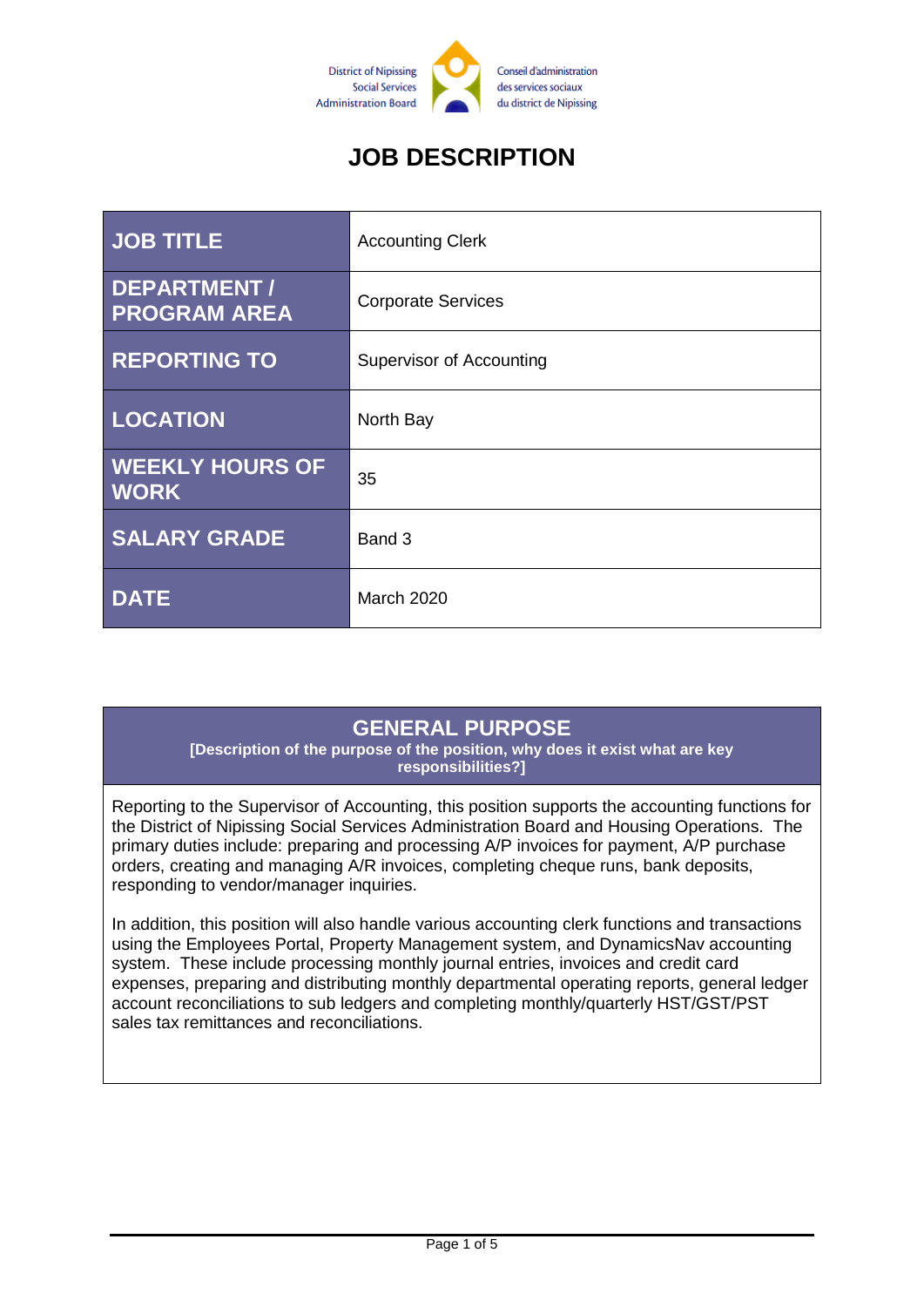## **KEY ACTIVITIES**

**[Name and list under each the key activities of the position and percentage estimate of time for each section.]**

- Prepare and process all A/P and A/R invoices, cheque runs, electronic fund transfers, receipts and deposits;
- Prepare or assist with the analysis of daily/monthly accounts and reconciliations;
- Prepare/maintain general ledger, bank transactions, coding adjustment and journal entries;
- Prepare/process cheque and direct deposit (DBD) requests on a daily basis:
- Complete daily bank reconciliations;
- Process monthly HST/GST/PST remittances;
- Download and process visa statements and expenses through the employee portal for the accounting system;
- Prepare and process purchase/work orders to ensure appropriate authorizations and inclusion of supporting documents; ensure invoices match purchase order amount(s). As well, provide appropriate over sight and follow up to manage outstanding purchase orders;
- Download, save, archive, electronic bank and credit card statements on a daily/monthly basis as required;
- Maintain the electronic inventory on NAV;
- Process purchase requests and expense claims on a weekly basis or as required;
- Maintain the security and supply of cheques and DBD stock;
- Manage Purchase Order requests, tracking all those outstanding and ensuring payments match PO approvals;
- Respond to internal and external inquiries and requests, as required;
- Provide administrative support to the Manager of Finance and Supervisor of Accounting on a range of administrative functions including purchasing, facilities, technology and security;
- Other duties as assigned, including providing back up support to the Financial Benefits Administrator position.
- Assist with Ministry reporting requirements.

**As a DNSSAB employee, the position is responsible for creating, maintaining and actively participating in a respectful workplace that is free of all forms of harassment, discrimination and violence.**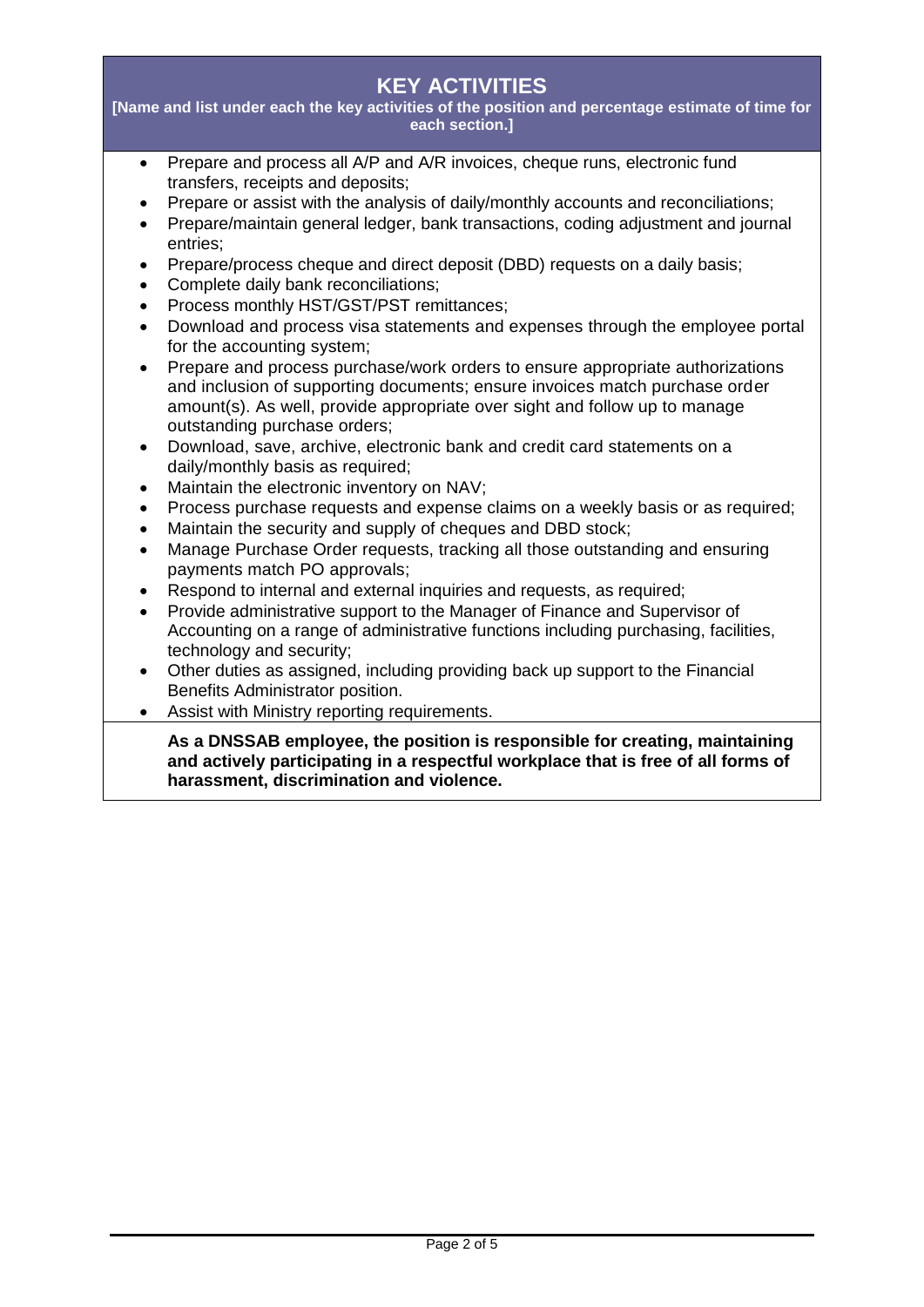# **QUALIFICATIONS**

- Completion of one (1) year post-secondary certificate in book-keeping, accounting, finance or its equivalent;
- One (1) to two (2) years related experience providing financial operational supports;
- Advanced computer skills including use of Microsoft Word, Excel, Outlook, and SharePoint;
- Experience with Microsoft DynamicsNav & Property Management system is considered an asset;
- Excellent attention to detail;
- Proven written and oral communication skills, including the ability to prepare reports, spreadsheets and detailed financial analysis;
- Sound working knowledge of accounting and office practices and procedures, internal controls and processes;
- Ability to work individually and as a team player with excellent organizational and multitasking skills;
- Must possess a valid Ontario Driver's License and have a vehicle available for use on the job;
- Demonstrated respect of confidentiality.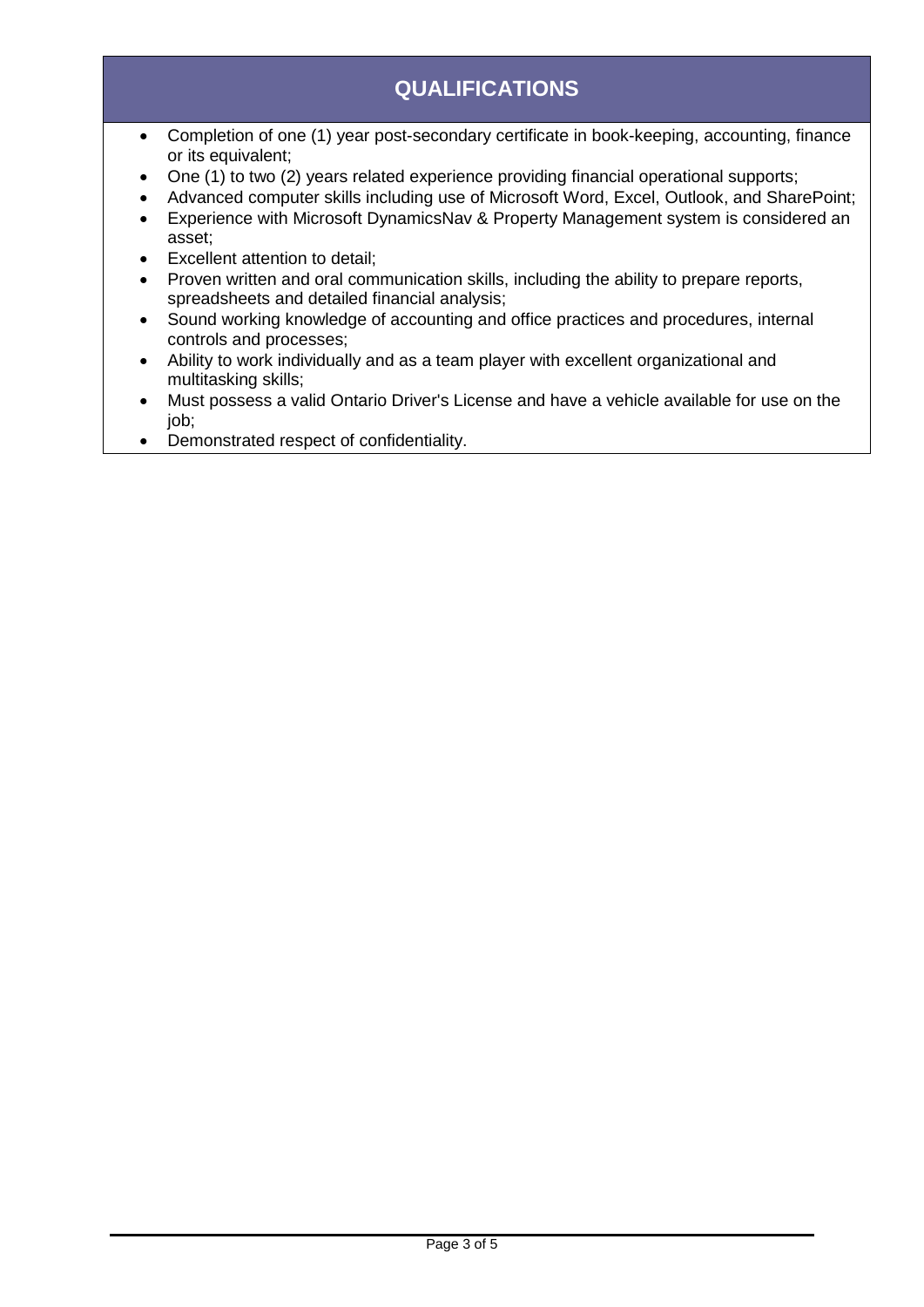## **COMPENSABLE FACTORS**

#### **KNOWLEDGE**

**[This subfactor measures the general knowledge and specialized or vocational training necessary to perform the job duties in a satisfactory manner and has no relationship to the academic achievement of an employee. The degree levels are normally expressed in terms of formal education or equivalent. Similar levels of achievement can be obtained through related experience, courses or self-improvement.]**

Undergraduate level (College) - One year or equivalent.

#### **EDUCATION AND SPECIFIC TRAINING**

**[The level of formalized knowledge required to satisfactorily fill the position – such knowledge is most commonly acquired as a result o time spent in schools, colleges and universities / today's levels and standards are utilized – Education and Work Experience are rated together.]**

Over one year, up to and including two years.

#### **JUDGEMENT**

**[Measures the choice of action required in applying methods, procedures, or policies to complete the tasks.]**

The job requires the application of established methods or procedures. Work may involve a choice of methods.

#### **MENTAL EFFORT**

**[Measures the period of time wherein mental, visual and/or aural attentiveness is required on the job. Both the frequency and duration of the effort are to be considered.]**

Frequent periods of intermediate duration.

#### **PHYSICAL ACTIVITY**

**[Measures the physical activity by the type and duration required to perform the duties.]**

Light activity of long duration.

## **DEXTERITY**

**[Measures the level of dexterity required by a job. The levels of manual dexterity are determined by considering the elements of speed and/or accurate hand/eye (or hand/foot) coordination. Movements can be either fine or coarse.]**

Employee is required to perform tasks that demand the accurate co-ordination of coarse movements, where speed is a major consideration. There is requirement for some fine movements.